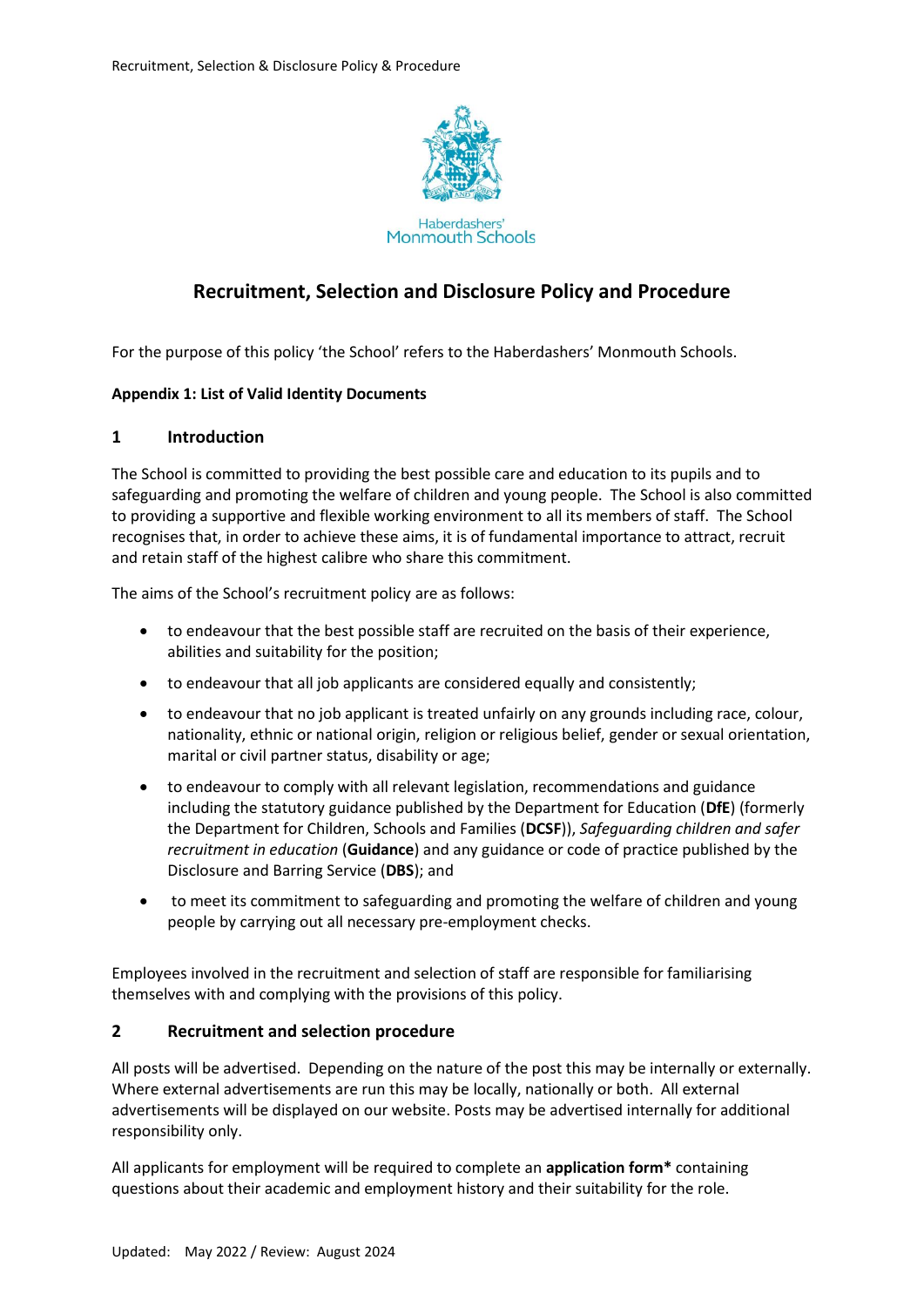Incomplete application forms will be returned to the applicant where the deadline for completed application forms has not passed. A curriculum vitae will not be accepted in place of the completed application form.

**\*** for internal responsibility post, a letter of interest may suffice

Applicants will receive a job description and person specification for the role applied for. Application forms, job descriptions, person specifications and the School's Safeguarding & Child Protection Policy are available to download from the School's website or can be emailed to applicants on request.

In the case of residential boarding positions applicants must normally be post graduates or at least three years post Sixth form education.

When there are staff at risk of redundancy, for them a post might provide suitable alternative employment).

The applicant may then be invited to attend a **formal interview** at which his / her relevant skills and experience will be discussed in more detail. At least one of the interviewers must have a safer recruitment qualification.

If it is decided to make an offer of employment following the **formal interview**, any such offer will be conditional on the following:

- the agreement of a mutually acceptable start date and the signing of a contract incorporating the School's standard terms and conditions of employment;
- the receipt of two references (one of which must be from the applicant's most recent employer) which the School considers to be satisfactory. A third reference may be sought if both references are from the same organisation;
- the receipt of an enhanced disclosure from the DBS which the School considers to be satisfactory;
- verification of the applicant's medical fitness for the role (see sectio[n 3](#page-1-0) below); and
- where the position amounts to "regulated activity" (see sectio[n 4.3](#page-3-0) below) confirmation that the applicant is not named on the Children's Barred List administered by the DBS\*.

Offer letters are normally signed by the Principal for academic staff or the Foundation Bursar for support staff.

**\*A check of the Children's Barred List is not permitted if an individual will not be undertaking "regulated activity". Whether a position amounts to "regulated activity" must therefore be considered by the School in order to decide which DBS checks are appropriate. It is however likely that in nearly all cases a Children's Barred List check will be carried out.**

### <span id="page-1-0"></span>**3 Medical fitness**

The School is legally required to verify the medical fitness of anyone to be appointed to a post at the School, **after** an offer of employment has been made but **before** the appointment can be confirmed.

It is the School's practice that all applicants to whom an offer of employment is made must complete a Health Questionnaire. The School will arrange for the information contained in the Health Questionnaire to be reviewed by the School's medical advisor. This information will be reviewed against the Job Description and the Person Specification for the particular role, together with details of any other physical or mental requirements of the role i.e. proposed timetable, extra-curricular activities, layout of the School etc. If the School's medical advisor has any doubts about an applicant's fitness the School will consider reasonable adjustments in consultation with the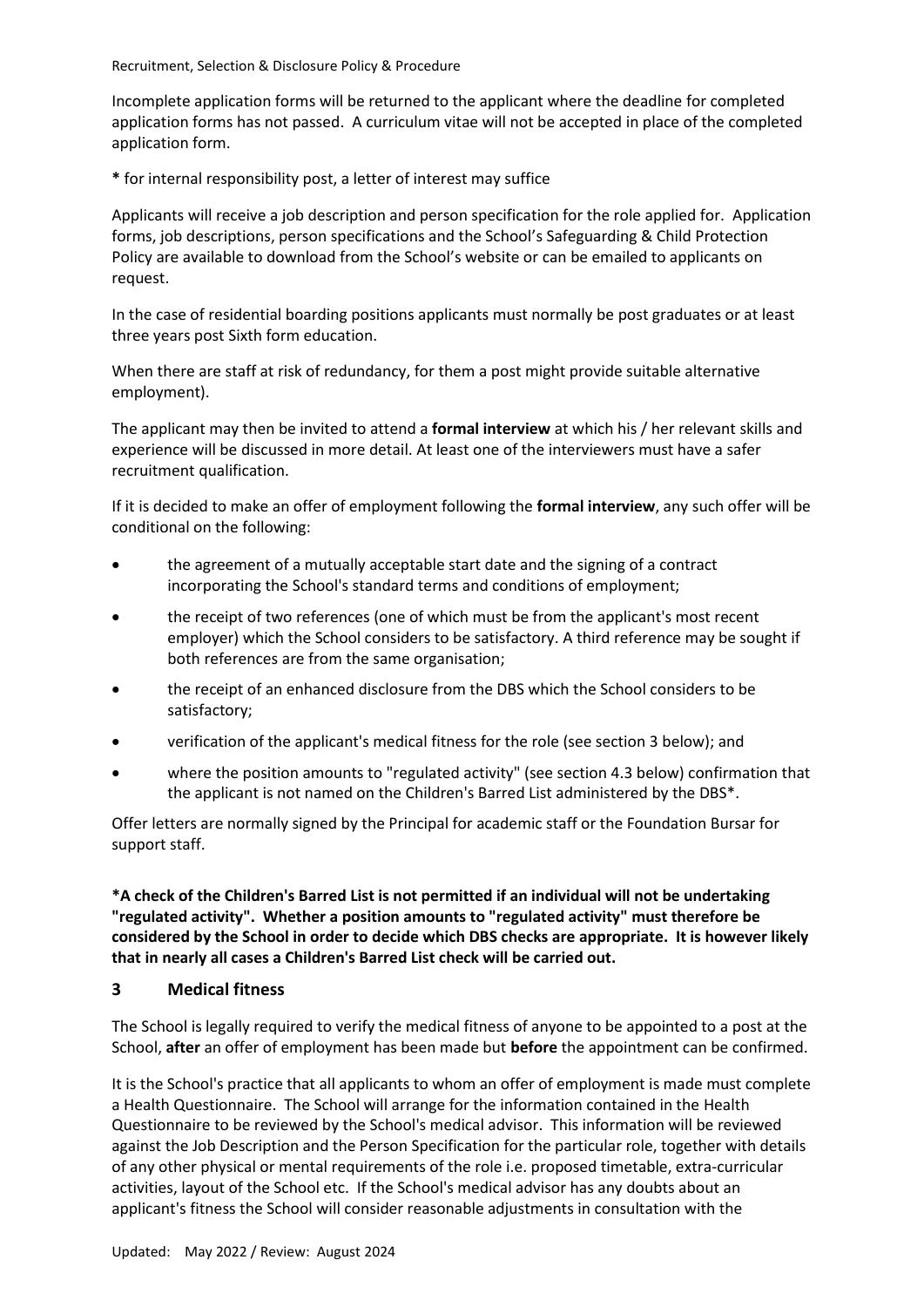applicant. The School may also seek a further medical opinion from a specialist or request that the applicant undertakes a full medical assessment.

The School is aware of its duties under the Equality Act 2010. No job offer will be withdrawn without first consulting with the applicant, obtaining medical evidence, considering reasonable adjustments and suitable alternative employment.

### **4 Pre-employment checks**

In accordance with the recommendations set out in the Guidance, and the requirements of the Education (Independent School Standards) (England) Regulations 2019 and the Care Standards (Wales) the School carries out a number of pre-employment checks in respect of all prospective employees.

Schools must check that anyone employed or engaged to carry out teaching work in school is not subject to a prohibition order issued by the Secretary of State.

## <span id="page-2-0"></span>**4.1 Verification of identity and address**

All applicants who are invited to an interview will be required to bring with them evidence of identity, right to work in the UK, address and qualifications as set out below and in the list of valid identity documents at [Appendix 1](#page-8-0) (these requirements comply with DBS identity checking guidelines):

- one document from Group 1; and
- two further documents from either of Group 1, Group 2a or Group 2b, one of which must verify the applicant's current address; and
- original documents confirming any educational and professional qualifications referred to in their application form.

Where an applicant claims to have changed his / her name by deed poll or any other means (e.g. marriage, adoption, statutory declaration) he / she will be required to provide documentary evidence of the change.

The School asks for the date of birth of all applicants (and proof of this) in accordance with the Guidance. Proof of date of birth is necessary so that the School may verify the identity of, and check for any unexplained discrepancies in the employment and education history of all applicants. The School does not discriminate on the grounds of age.

## **4.2 References**

References will be taken up on short listed candidates prior to interview. Please note that no questions will be asked about health or medical fitness prior to any offer of employment being made.

All offers of employment will be subject to the receipt of a minimum of two references which are considered satisfactory by the School. One of the references must be from the applicant's current or most recent employer. If the current / most recent employment does / did not involve work with children, then the second reference should be from the employer with whom the applicant most recently worked with children. Neither referee should be a relative or someone known to the applicant solely as a friend.

All referees will be asked whether they believe the applicant is suitable for the job for which they have applied and whether they have any reason to believe that the applicant is unsuitable to work with children. All referees will be sent a copy of the job description and person specification for the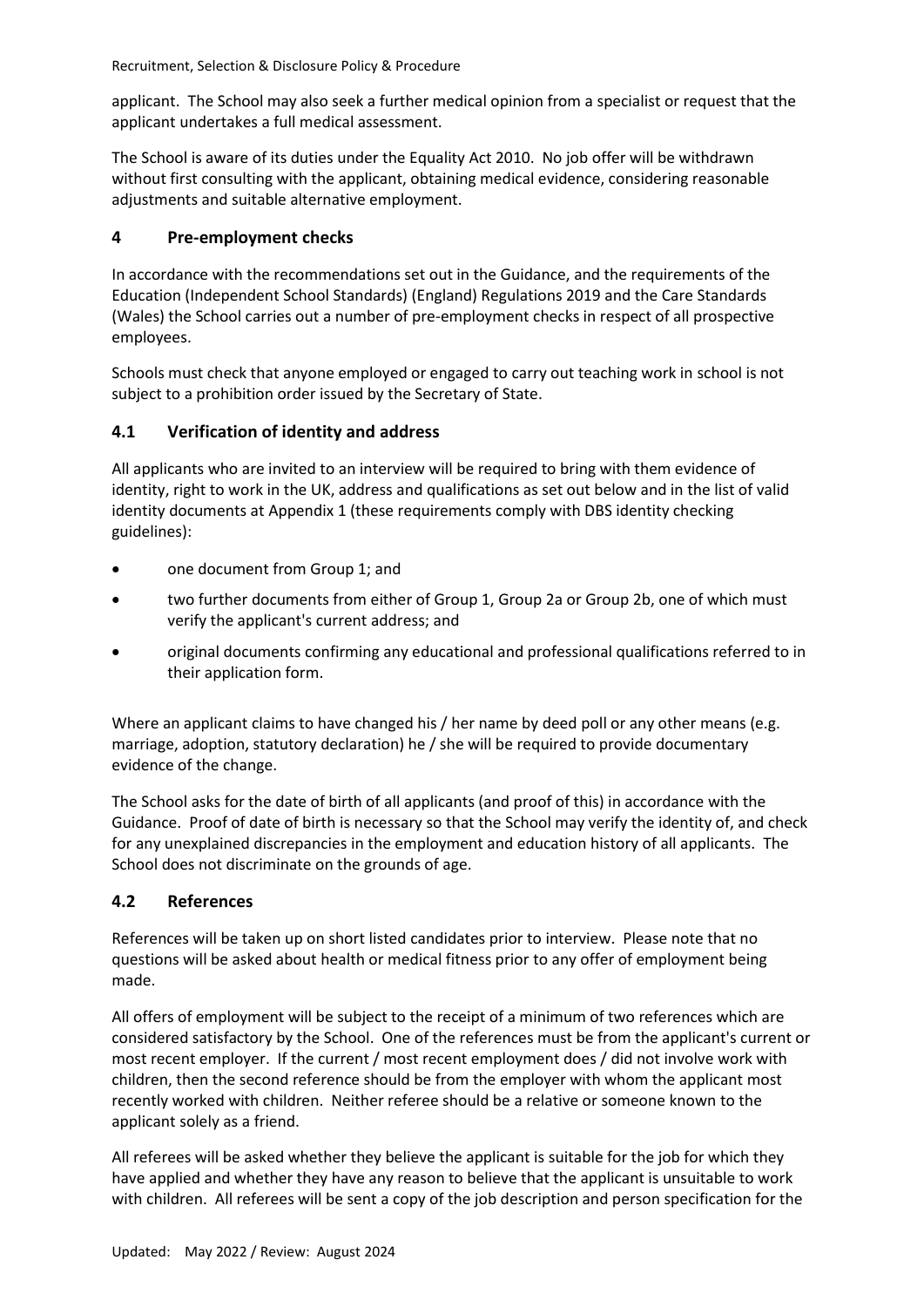role for which the applicant has applied. If the referee is a current or previous employer, they will also be asked to confirm the following:

- the applicant's dates of employment, salary, job title / duties, reason for leaving, performance and disciplinary record;
- whether the applicant has ever been the subject of disciplinary procedures involving issues related to the safety and welfare of children (including any in which the disciplinary sanction has expired), except where the issues were deemed to have resulted from allegations which were found to be false, unsubstantiated, unfounded or malicious; and
- whether any allegations or concerns have been raised about the applicant that relate to the safety and welfare of children or young people or behaviour towards children or young people, except where the allegation or concerns were found to be false, unsubstantiated, unfounded or malicious.

The School will accept references obtained directly from the referee via email and will not rely on references or testimonials provided by the applicant or on open references or testimonials. Hard copy references submitted by the referee will be accepted but will always be verified by telephone.

The School will compare all references with any information given on the application form. Any discrepancies or inconsistencies in the information will be taken up with the applicant and the relevant referee before any appointment is confirmed. All responses will be logged, signed and dated.

Where an internal candidate applies for a position that is also advertised to external candidate, they will be expected to provide references. For internal advertisements where only additional responsibilities are being sought, there will generally be no requirement to supply references.

## <span id="page-3-0"></span>**4.3 Use of Social Media**

Prior to being invited to interview, a check would be made of a candidates' social media profile by the HR department.

### **4.4 Criminal records check**

**Due to the nature of the work, the School applies for an enhanced disclosure from the DBS in respect of all prospective staff members and governors. Volunteers including trustees of organisations associated with the schools such as the various Friends Groups (OMC, OGA and FROGS) should also be subject to DBS checks.**

Prior to 29 May 2013 an enhanced disclosure contained details of all convictions on record (including those which are defined as "spent" under the Rehabilitation of Offenders Act 1974) together with details of any cautions, reprimands or warnings held on the Police National Computer. It could also contain non-conviction information from local police records which a chief police officer considered relevant to the role applied for at the School.

As of 29 May 2013 the DBS commenced the filtering and removal of certain specified information relating to old and minor criminal offences from all criminal records disclosures. The DBS and the Home Office have developed a set of filtering rules relating to spent convictions which work as follows:

#### **For those aged 18 or over at the time of an offence**

An adult conviction will be removed from a DBS disclosure if:

- eleven years have elapsed since the date of conviction;
- it is the person's only offence; and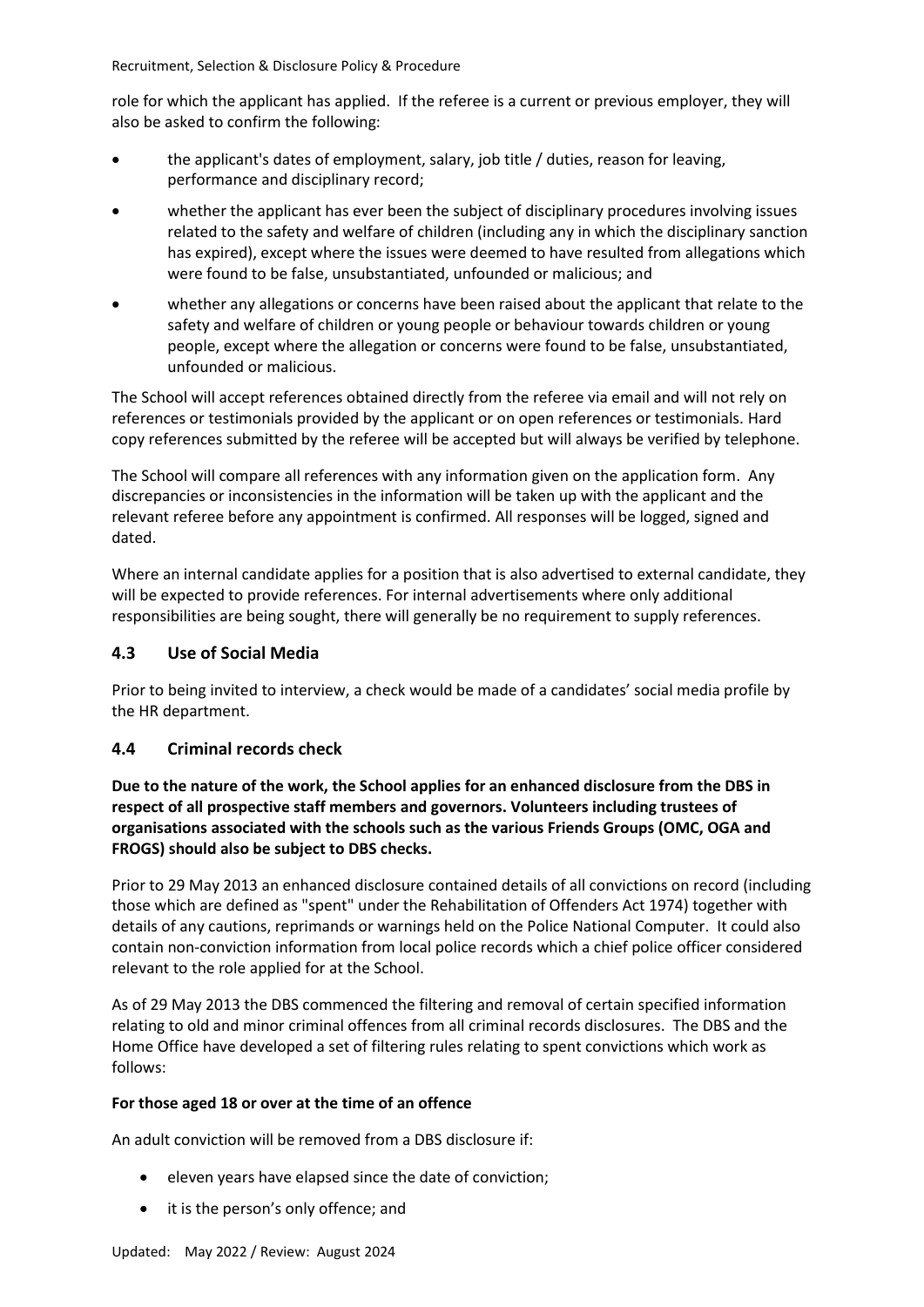it did not result in a custodial sentence

It will not be removed under any circumstances if it appears on a list of "**specified offences**" which must always be disclosed. If a person has more than one offence on their criminal record, then details of all their convictions will always be included.

A caution received when a person was aged 18 or over will not be disclosed if six years have elapsed since the date it was issued, and if it does not appear on the list of "specified offences".

#### **For those aged under 18 at the time of an offence**

A conviction will removed from a DBS disclosure if:

- five and a half years have elapsed since the date of conviction; and
- it is the person's only offence; and
- it did not result in a custodial sentence.

Again, the conviction will not be removed under any circumstances if it appears on the list of "specified offences", or if a person has more than one offence on their criminal record.

A caution received when a person was aged under 18 will not be disclosed if two years have elapsed since the date it was issued, and if it does not appear on the list of "specified offences".

#### **The list of "specified offences" which must always be disclosed**

This contains a large number of offences, which includes certain sexual, violent and other offences that are considered so serious they will always be disclosed, regardless of when they took place or of the person's previous or subsequent criminal record. The list of "specified offences" can be found at:

### [https://www.gov.uk/government/publications/dbs-list-of-offences-that-will-never-be-filtered-from](https://www.gov.uk/government/publications/dbs-list-of-offences-that-will-never-be-filtered-from-a-criminal-record-check)[a-criminal-record-check](https://www.gov.uk/government/publications/dbs-list-of-offences-that-will-never-be-filtered-from-a-criminal-record-check)

The School applies for an enhanced disclosure from the DBS and a check of the Children's Barred List (now known as an Enhanced Check for Regulated Activity) in respect of all positions at the School which amount to "regulated activity" as defined in the Safeguarding Vulnerable Groups Act 2006 (as amended). The purpose of carrying out an Enhanced Check for Regulated Activity is to identify whether an applicant is barred from working with children by inclusion on the Children's Barred List maintained by the DBS. Any position undertaken at, or on behalf of, the School (whether paid or unpaid), will amount to "regulated activity" if it is carried out:

- frequently, meaning once a week or more; or
- overnight, meaning between 2.00 am and 6.00 am; or
- satisfies the "period condition", meaning four times or more in a 30 day period; and
- provides the opportunity for contact with children

This definition will cover nearly all posts at the School. Limited exceptions could include an administrative post undertaken on a temporary basis in the School office outside of term time.

It is for the School to decide whether a role amounts to "regulated activity" taking into account all the relevant circumstances.

The DBS now issues a DBS disclosure certificate to the subject of the check only, rather than to the School. It is a condition of employment with the School that the **original** disclosure certificate is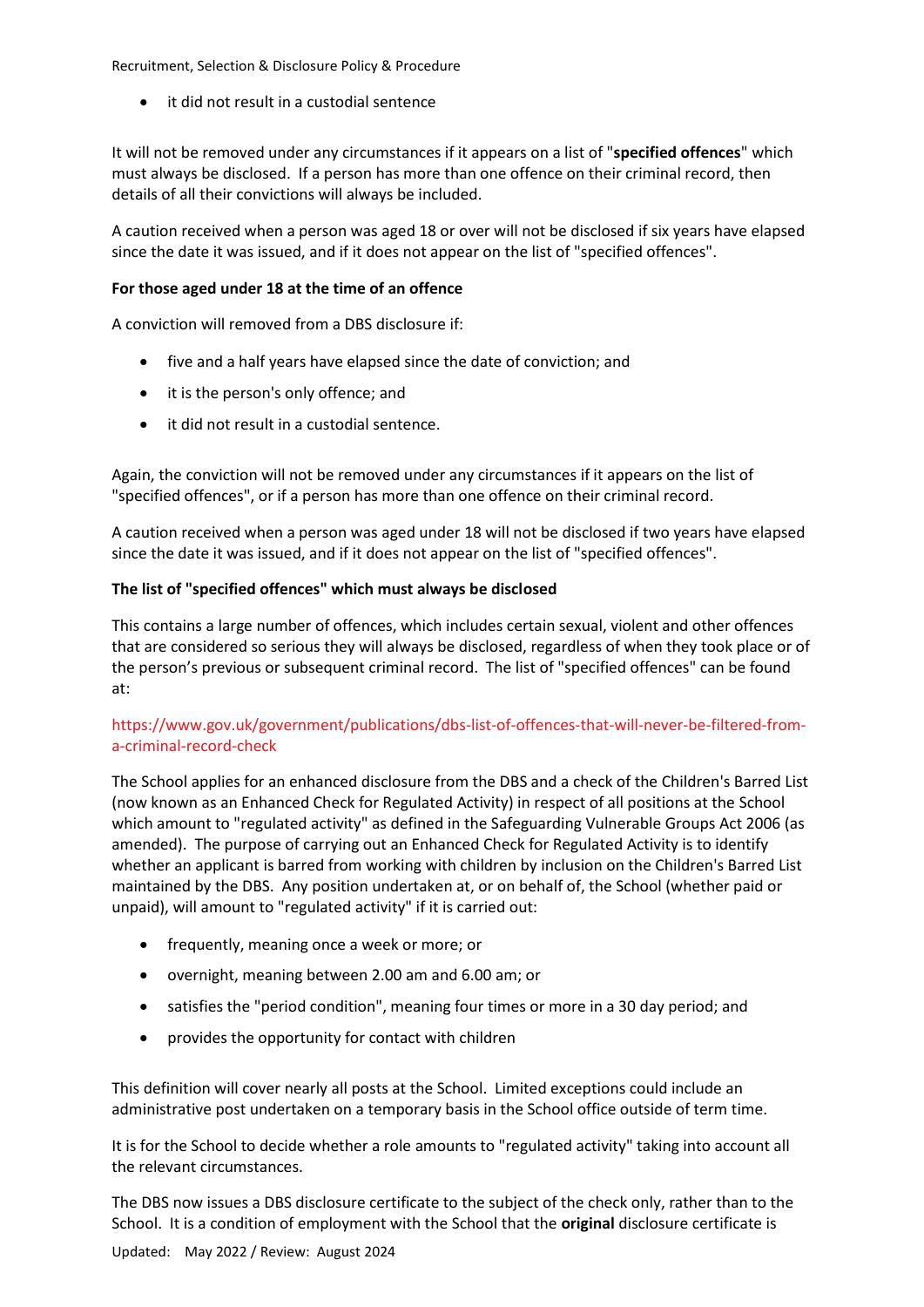provided to the School within two weeks of it being received by the applicant. Original certificates should not be sent by post. Applicants must instead bring the original certificate into the School prior to commencement of employment. A convenient time and date for doing so should be arranged with the Bursary as soon as the certificate has been received. Applicants who are unable to attend at the School to provide the certificate are required to send in a certified copy to the Bursary by post or email within two weeks of the original disclosure certificate being received. Employment will remain conditional upon the original certificate being provided and it being considered satisfactory by the School.

If there is a delay in receiving a DBS disclosure the Head has discretion to allow an individual to begin work pending receipt of the disclosure. This will only be allowed if all other checks, including a clear check of the Children's Barred List (where the position amounts to regulated activity), have been completed and only once appropriate supervision has been put in place and detailed records of the supervision are recorded.

DBS checks will still be requested for applicants with recent periods of overseas residence and those with little or no previous UK residence. These applicants may also be asked to provide further information, including a criminal records check from the relevant jurisdiction(s).

## **5 Contractors and agency staff**

Contractors engaged by the School must complete the same checks for their employees that the School is required to complete for its staff. The School requires confirmation that these checks have been completed before employees of the Contractor can commence work at the School.

Agencies who supply staff to the School must also complete the pre-employment checks which the School would otherwise complete for its staff. Again, the School requires confirmation that these checks have been completed before an individual can commence work at the School.

The School will independently verify the identity of staff supplied by contractors or an agency in accordance with sectio[n 4.1](#page-2-0) above.

### **6 Policy on recruitment of ex-offenders**

### **6.1 Background**

The School will not unfairly discriminate against any applicant for employment on the basis of conviction or other details revealed. The School makes appointment decisions on the basis of merit and ability. If an applicant has a criminal record this will not automatically bar him / her from employment within the School. Instead, each case will be decided on its merits in accordance with the objective assessment criteria set out in paragraph [6.2](#page-6-0) below.

All positions within the School are exempt from the provisions of the Rehabilitation of Offenders Act 1974. All applicants must therefore declare all previous convictions and cautions, including those which would normally be considered "spent" except for those to which the DBS filtering rules apply (see paragrap[h 4.3](#page-3-0) above). A failure to disclose a previous conviction (which should be declared) may lead to an application being rejected or, if the failure to disclose is discovered after employment has started, may lead to summary dismissal on the grounds of gross misconduct. A failure to disclose a previous conviction may also amount to a criminal offence.

It is unlawful for the School to employ anyone who is barred from working with children. It is a criminal offence for any person who is barred from working with children to attempt to apply for a position at the School. The School will make a report to the Police and / or the DBS if:

- it receives an application from a barred person;
- it is provided with false information in, or in support of an applicant's application; or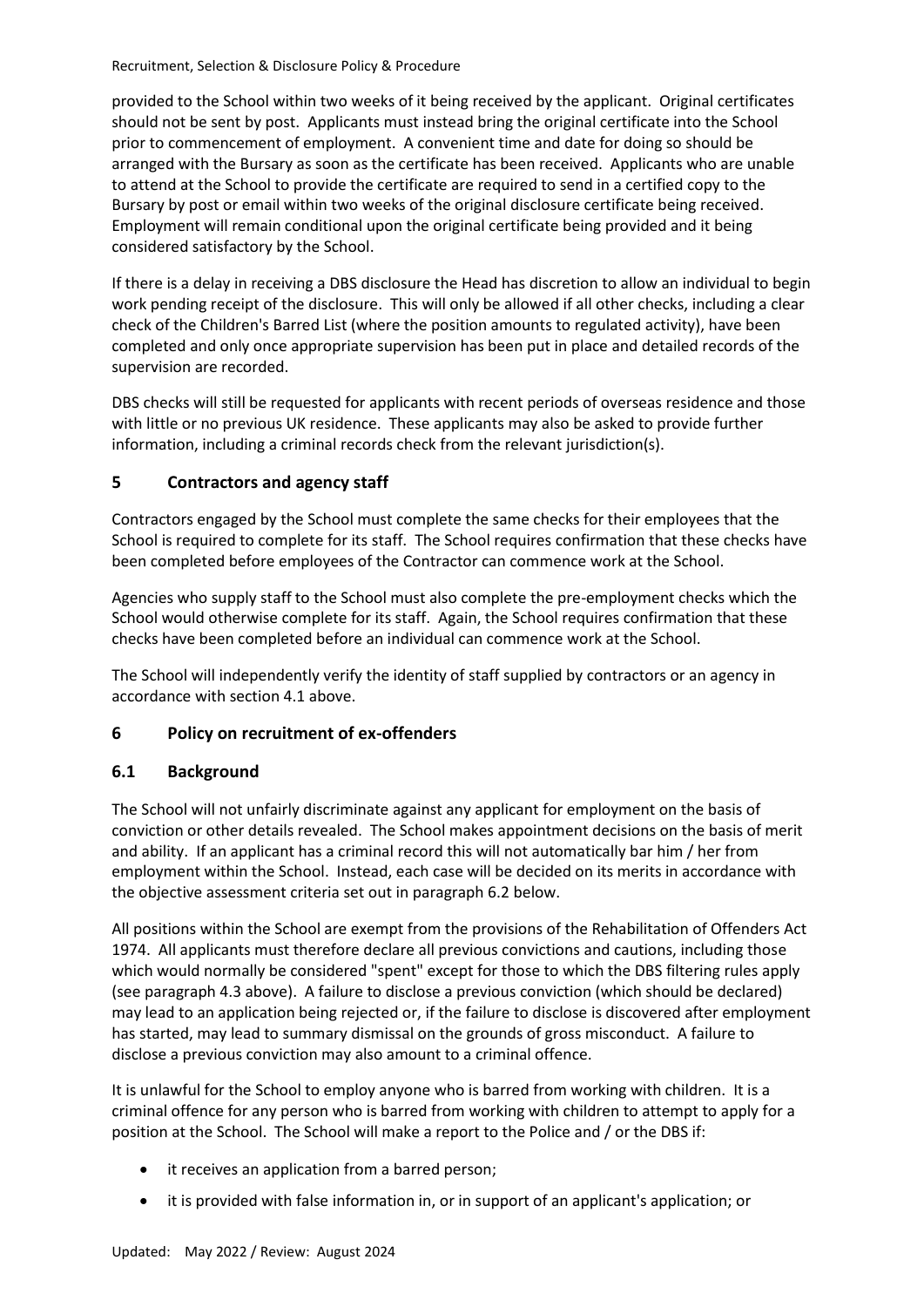• it has serious concerns about an applicant's suitability to work with children.

### <span id="page-6-0"></span>**6.2 Assessment criteria**

In the event that relevant information (whether in relation to previous convictions or otherwise) is volunteered by an applicant during the recruitment process or obtained through a disclosure check, the School will consider the following factors before reaching a recruitment decision:

- whether the conviction or other matter revealed is relevant to the position in question;
- the seriousness of any offence or other matter revealed;
- the length of time since the offence or other matter occurred;
- whether the applicant has a pattern of offending behaviour or other relevant matters;
- whether the applicant's circumstances have changed since the offending behaviour or other relevant matters; and
- the circumstances surrounding the offence and the explanation(s) offered by the convicted person.

If the post involves regular contact with children, it is the School's normal policy to consider it a high risk to employ anyone who has been convicted at any time of any the following offences:

- murder, manslaughter, rape, other serious sexual offences, grievous bodily harm or other serious acts of violence; or
- serious class A drug related offences, robbery, burglary, theft, deception or fraud.

If the post involves access to money or budget responsibility, it is the School's normal policy to consider it a high risk to employ anyone who has been convicted at any time of robbery, burglary, theft, deception or fraud.

If the post involves some driving responsibilities, it is the School's normal policy to consider it a high risk to employ anyone who has been convicted of drink driving within the last ten years.

### **6.3 Assessment procedure**

In the event that relevant information (whether in relation to previous convictions or otherwise) is volunteered by an applicant during the recruitment process or obtained through a disclosure check, the School will carry out a risk assessment by reference to the criteria set out above. The assessment form must be signed by the Principal or Foundation Bursar before a position is offered or confirmed.

If an applicant wishes to dispute any information contained in a disclosure, he / she can do so by contacting the DBS direct. In cases where the applicant would otherwise be offered a position were it not for the disputed information, the School will, where practicable and at its discretion, defer a final decision about the appointment until the applicant has had a reasonable opportunity to challenge the disclosure information.

### **6.4 Retention and security of disclosure information**

The School's policy is to observe the guidance issued or supported by the DBS on the use of disclosure information, but is under no obligation to do so.

In particular, the School will: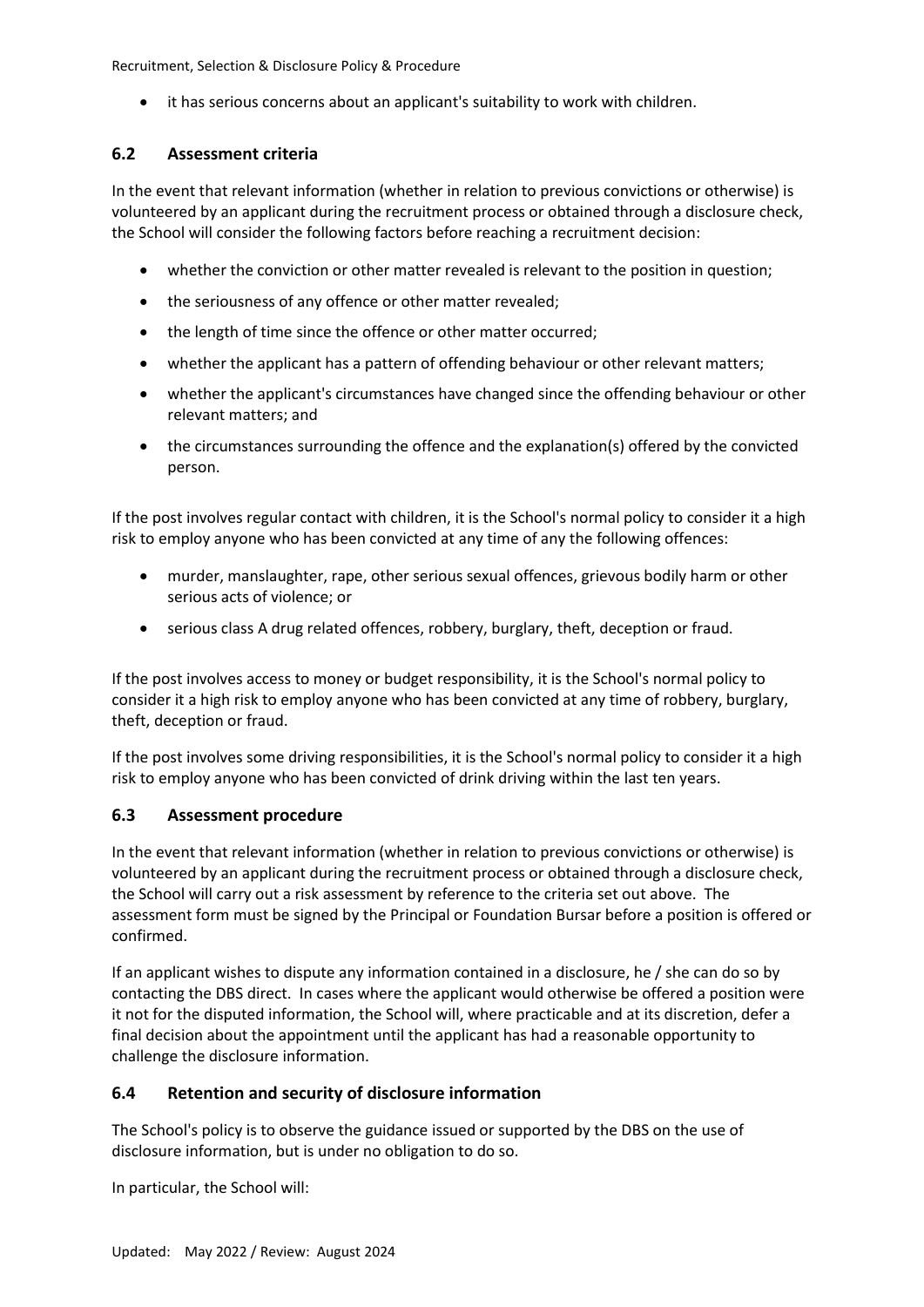- store disclosure information and other confidential documents issued by the DBS in locked, non-portable storage containers, access to which will be restricted to members of the HR team.
- not retain disclosure information or any associated correspondence for longer than is necessary, and for a maximum of six months. The School will keep a record of the date of a disclosure, the name of the subject, the type of disclosure, the position in question, the unique number issued by the DBS and the recruitment decision taken;
- ensure that any disclosure information is destroyed by suitably secure means such as shredding; and
- prohibit the photocopying or scanning of any disclosure information.

## **7 Retention of records**

If an applicant is appointed, the School will retain any relevant information provided on his / her application form (together with any attachments) on his / her personnel file. If the application is unsuccessful, all documentation relating to the application will normally be confidentially destroyed after six months.

### **8 Queries**

If an applicant has any queries on how to complete the application form or any other matter he / she should contact either the Foundation Bursar or the Head's office.